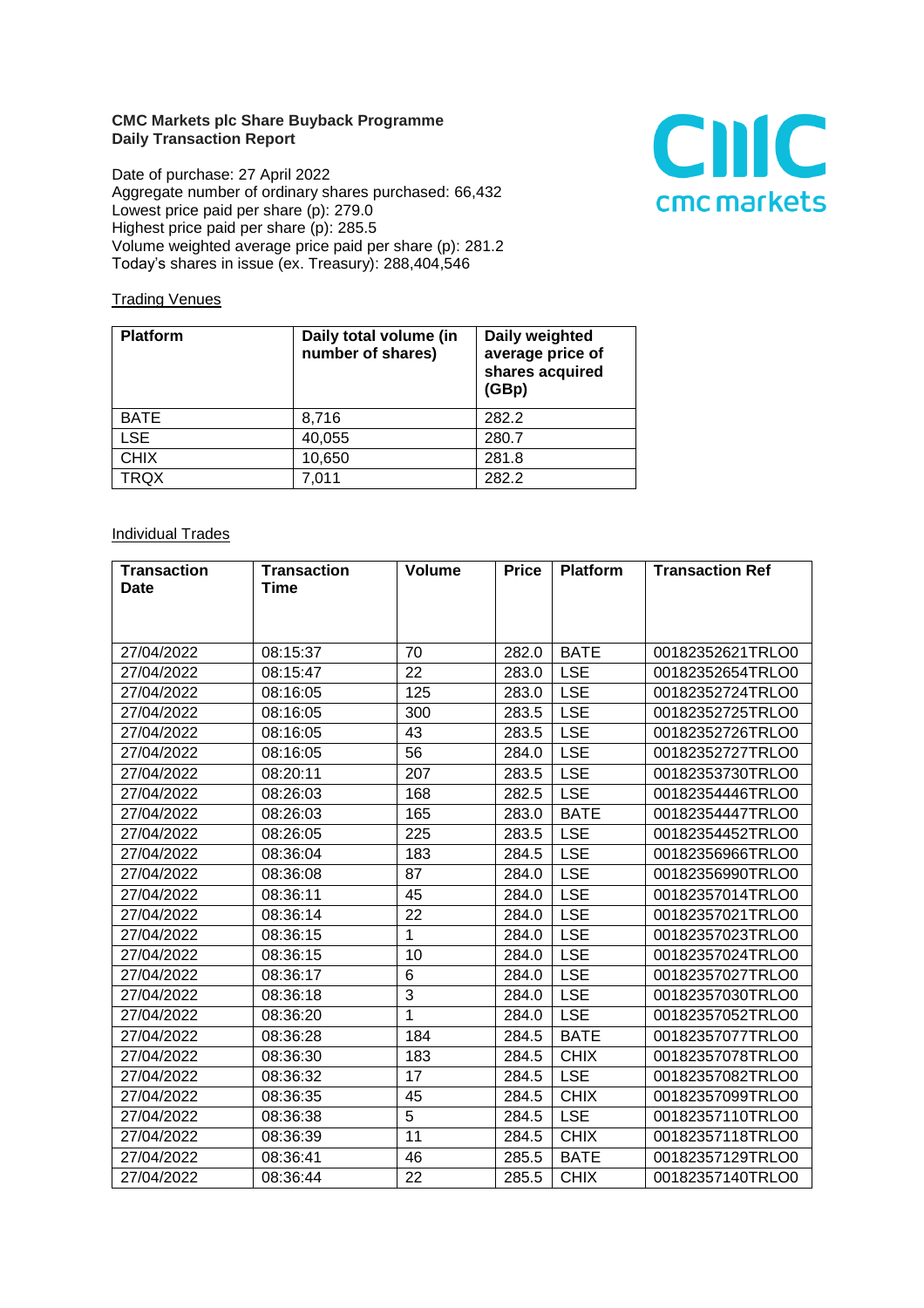| 27/04/2022 | 08:36:47 | 12             | 285.5 | <b>BATE</b> | 00182357158TRLO0 |
|------------|----------|----------------|-------|-------------|------------------|
| 27/04/2022 | 08:36:50 | 5              | 285.5 | <b>CHIX</b> | 00182357160TRLO0 |
| 27/04/2022 | 08:36:53 | $\overline{3}$ | 285.5 | <b>BATE</b> | 00182357167TRLO0 |
| 27/04/2022 | 08:36:56 | 1              | 285.5 | <b>LSE</b>  | 00182357174TRLO0 |
| 27/04/2022 | 08:51:28 | 46             | 283.5 | <b>LSE</b>  | 00182360091TRLO0 |
| 27/04/2022 | 08:51:28 | 316            | 285.5 | <b>TRQX</b> | 00182360092TRLO0 |
| 27/04/2022 | 08:51:28 | 387            | 285.5 | <b>TRQX</b> | 00182360093TRLO0 |
| 27/04/2022 | 08:51:35 | 590            | 285.0 | <b>TRQX</b> | 00182360118TRLO0 |
| 27/04/2022 | 08:51:35 | 591            | 285.0 | <b>LSE</b>  | 00182360119TRLO0 |
| 27/04/2022 | 08:51:35 | 395            | 285.0 | <b>CHIX</b> | 00182360120TRLO0 |
| 27/04/2022 | 08:51:35 | 605            | 285.0 | <b>BATE</b> | 00182360121TRLO0 |
| 27/04/2022 | 08:51:35 | 196            | 285.0 | <b>CHIX</b> | 00182360122TRLO0 |
| 27/04/2022 | 08:52:34 | 289            | 284.5 | <b>TRQX</b> | 00182360297TRLO0 |
| 27/04/2022 | 08:52:34 | 69             | 284.5 | <b>BATE</b> | 00182360298TRLO0 |
| 27/04/2022 | 08:52:34 | 289            | 284.5 | <b>LSE</b>  | 00182360299TRLO0 |
| 27/04/2022 | 08:52:34 | 173            | 284.5 | <b>BATE</b> | 00182360300TRLO0 |
| 27/04/2022 | 08:52:34 | 47             | 284.5 | <b>BATE</b> | 00182360301TRLO0 |
| 27/04/2022 | 08:52:34 | 73             | 284.5 | <b>CHIX</b> | 00182360302TRLO0 |
| 27/04/2022 | 08:58:25 | 11             | 285.5 | <b>BATE</b> | 00182361285TRLO0 |
| 27/04/2022 | 08:58:25 | 33             | 285.5 | <b>BATE</b> | 00182361286TRLO0 |
| 27/04/2022 | 08:58:26 | 44             | 285.5 | <b>LSE</b>  | 00182361291TRLO0 |
| 27/04/2022 | 09:01:58 | 310            | 284.0 | <b>TRQX</b> | 00182362047TRLO0 |
| 27/04/2022 | 09:01:58 | 310            | 284.0 | <b>LSE</b>  | 00182362048TRLO0 |
| 27/04/2022 | 09:01:58 | 311            | 284.0 | <b>CHIX</b> | 00182362049TRLO0 |
| 27/04/2022 | 09:01:58 | 311            | 284.0 | <b>BATE</b> | 00182362050TRLO0 |
| 27/04/2022 | 09:02:40 | 89             | 283.0 | <b>LSE</b>  | 00182362308TRLO0 |
| 27/04/2022 | 09:12:22 | 339            | 283.0 | <b>LSE</b>  | 00182364501TRLO0 |
| 27/04/2022 | 09:12:35 | 428            | 283.0 | <b>TRQX</b> | 00182364542TRLO0 |
| 27/04/2022 | 09:12:35 | 428            | 283.0 | <b>CHIX</b> | 00182364543TRLO0 |
| 27/04/2022 | 09:12:35 | 429            | 283.0 | <b>BATE</b> | 00182364544TRLO0 |
| 27/04/2022 | 09:24:35 | 105            | 283.0 | <b>TRQX</b> | 00182367136TRLO0 |
| 27/04/2022 | 09:24:35 | 3              | 283.0 | <b>TRQX</b> | 00182367137TRLO0 |
| 27/04/2022 | 09:27:13 | 240            | 282.0 | <b>TRQX</b> | 00182367552TRLO0 |
| 27/04/2022 | 09:27:13 | 342            | 282.0 | <b>LSE</b>  | 00182367553TRLO0 |
| 27/04/2022 | 09:27:13 | 350            |       | 282.0 TRQX  | 00182367554TRLO0 |
| 27/04/2022 | 09:27:13 | 85             | 282.0 | <b>CHIX</b> | 00182367555TRLO0 |
| 27/04/2022 | 09:27:13 | 153            | 282.0 | <b>LSE</b>  | 00182367556TRLO0 |
| 27/04/2022 | 09:27:13 | 506            | 282.0 | <b>CHIX</b> | 00182367557TRLO0 |
| 27/04/2022 | 09:27:13 | 96             | 282.0 | <b>LSE</b>  | 00182367558TRLO0 |
| 27/04/2022 | 09:27:14 | 391            | 283.0 | <b>BATE</b> | 00182367559TRLO0 |
| 27/04/2022 | 09:27:14 | 52             | 283.0 | <b>BATE</b> | 00182367560TRLO0 |
| 27/04/2022 | 09:27:17 | 56             | 282.5 | <b>LSE</b>  | 00182367565TRLO0 |
| 27/04/2022 | 10:04:28 | 466            | 281.5 | <b>TRQX</b> | 00182373535TRLO0 |
| 27/04/2022 | 10:04:28 | 57             | 281.5 | <b>CHIX</b> | 00182373536TRLO0 |
| 27/04/2022 | 10:04:28 | 466            | 281.5 | <b>BATE</b> | 00182373537TRLO0 |
| 27/04/2022 | 10:04:28 | 110            | 281.5 | <b>LSE</b>  | 00182373538TRLO0 |
| 27/04/2022 | 10:07:50 | 54             | 282.0 | <b>LSE</b>  | 00182374302TRLO0 |
| 27/04/2022 | 10:07:52 | 57             | 282.0 | <b>LSE</b>  | 00182374310TRLO0 |
| 27/04/2022 | 10:07:53 | 54             | 282.0 | <b>CHIX</b> | 00182374312TRLO0 |
| 27/04/2022 | 10:07:56 | 14             | 282.0 | <b>LSE</b>  | 00182374347TRLO0 |
| 27/04/2022 | 10:07:59 | 14             | 282.0 | <b>CHIX</b> | 00182374353TRLO0 |
| 27/04/2022 | 10:08:02 | 13             | 282.0 | <b>LSE</b>  | 00182374392TRLO0 |
| 27/04/2022 | 10:08:05 | $\overline{4}$ | 282.0 | <b>CHIX</b> | 00182374415TRLO0 |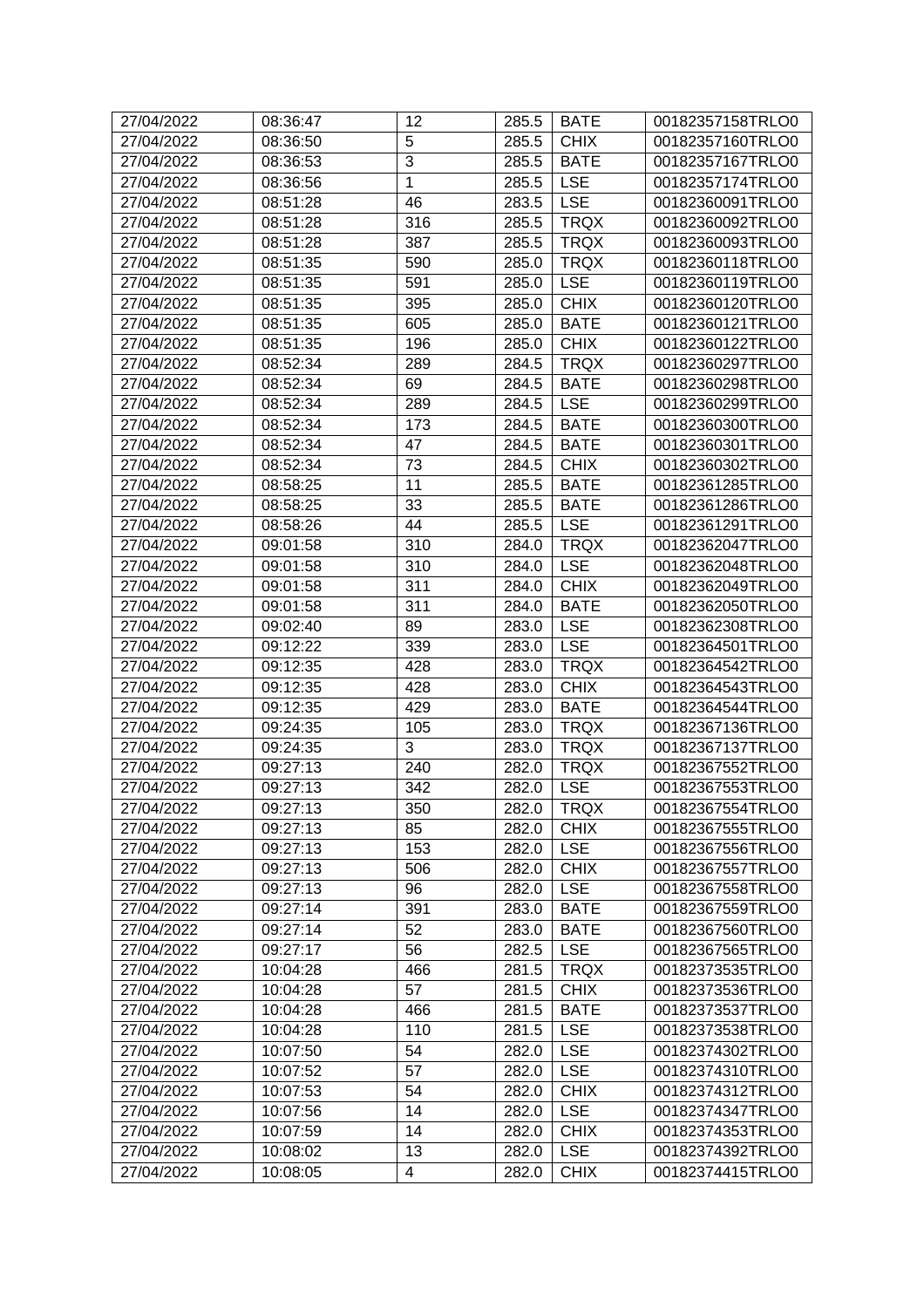| 27/04/2022 | 10:08:08 | 3                       | 282.0     | <b>LSE</b>  | 00182374430TRLO0 |
|------------|----------|-------------------------|-----------|-------------|------------------|
| 27/04/2022 | 10:08:09 | 3                       | 282.0     | <b>LSE</b>  | 00182374434TRLO0 |
| 27/04/2022 | 10:08:11 | 1                       | 282.0     | <b>CHIX</b> | 00182374443TRLO0 |
| 27/04/2022 | 10:11:17 | 1                       | 281.0     | <b>LSE</b>  | 00182375276TRLO0 |
| 27/04/2022 | 10:13:10 | 1                       | 281.5     | <b>LSE</b>  | 00182375568TRLO0 |
| 27/04/2022 | 10:13:11 | 269                     | 281.5     | <b>LSE</b>  | 00182375573TRLO0 |
| 27/04/2022 | 10:13:14 | 50                      | 281.5     | <b>CHIX</b> | 00182375589TRLO0 |
| 27/04/2022 | 10:13:17 | 67                      | 281.5     | <b>LSE</b>  | 00182375593TRLO0 |
| 27/04/2022 | 10:13:20 | 42                      | 281.5     | <b>LSE</b>  | 00182375607TRLO0 |
| 27/04/2022 | 10:13:23 | 17                      | 281.5     | <b>LSE</b>  | 00182375611TRLO0 |
| 27/04/2022 | 10:13:26 | 12                      | 281.5     | <b>CHIX</b> | 00182375629TRLO0 |
| 27/04/2022 | 10:13:28 | 11                      | 281.5     | <b>LSE</b>  | 00182375630TRLO0 |
| 27/04/2022 | 10:13:29 | $\overline{\mathbf{4}}$ | 281.5     | <b>LSE</b>  | 00182375635TRLO0 |
| 27/04/2022 | 10:13:32 | 3                       | 281.5     | <b>CHIX</b> | 00182375648TRLO0 |
| 27/04/2022 | 10:49:27 | 24                      | 280.5     | <b>BATE</b> | 00182380707TRLO0 |
| 27/04/2022 | 10:49:27 | 6                       | 280.5     | <b>BATE</b> | 00182380708TRLO0 |
| 27/04/2022 | 10:49:27 | 3                       | 281.0     | <b>LSE</b>  | 00182380709TRLO0 |
| 27/04/2022 | 10:49:29 | 6                       | 281.0     | <b>CHIX</b> | 00182380710TRLO0 |
| 27/04/2022 | 10:49:32 | $\overline{3}$          | 281.0     | <b>LSE</b>  | 00182380731TRLO0 |
| 27/04/2022 | 10:49:35 | 1                       | 281.0     | <b>LSE</b>  | 00182380732TRLO0 |
| 27/04/2022 | 10:53:23 | 1                       | 281.5     | <b>LSE</b>  | 00182381389TRLO0 |
| 27/04/2022 | 10:53:26 | 96                      | 281.5     | <b>LSE</b>  | 00182381396TRLO0 |
| 27/04/2022 | 10:53:29 | 238                     | 281.5     | <b>LSE</b>  | 00182381409TRLO0 |
| 27/04/2022 | 10:53:32 | 24                      | 281.5     | <b>LSE</b>  | 00182381417TRLO0 |
| 27/04/2022 | 10:53:34 | 59                      | 281.5     | <b>LSE</b>  | 00182381422TRLO0 |
| 27/04/2022 | 10:53:34 | 63                      | 281.0     | <b>TRQX</b> | 00182381423TRLO0 |
| 27/04/2022 | 10:53:34 | 6                       | 281.0     | <b>LSE</b>  | 00182381424TRLO0 |
| 27/04/2022 | 10:53:34 | 344                     | 281.0     | <b>TRQX</b> | 00182381425TRLO0 |
| 27/04/2022 | 10:53:34 | $\overline{2}$          | 281.0     | <b>BATE</b> | 00182381426TRLO0 |
| 27/04/2022 | 10:53:34 | 153                     | 281.0     | <b>TRQX</b> | 00182381427TRLO0 |
| 27/04/2022 | 10:53:53 | 21                      | 280.0     | <b>BATE</b> | 00182381479TRLO0 |
| 27/04/2022 | 10:53:53 | 137                     | 281.0     | <b>LSE</b>  | 00182381480TRLO0 |
| 27/04/2022 | 11:01:37 | 34                      | 281.0     | <b>LSE</b>  | 00182382844TRLO0 |
| 27/04/2022 | 11:01:38 | 63                      | 281.0     | <b>LSE</b>  | 00182382850TRLO0 |
| 27/04/2022 | 11:01:41 | 29                      | 281.0 LSE |             | 00182382859TRLO0 |
| 27/04/2022 | 11:01:44 | 16                      | 281.0     | <b>LSE</b>  | 00182382863TRLO0 |
| 27/04/2022 | 11:01:44 | 7                       | 281.5     | <b>LSE</b>  | 00182382864TRLO0 |
| 27/04/2022 | 11:28:01 | 6                       | 280.0     | <b>CHIX</b> | 00182386237TRLO0 |
| 27/04/2022 | 11:28:01 | 32                      | 280.0     | <b>CHIX</b> | 00182386238TRLO0 |
| 27/04/2022 | 11:28:01 | 33                      | 280.0     | <b>CHIX</b> | 00182386239TRLO0 |
| 27/04/2022 | 11:28:01 | 18                      | 280.0     | <b>CHIX</b> | 00182386240TRLO0 |
| 27/04/2022 | 11:28:01 | 11                      | 280.0     | <b>CHIX</b> | 00182386241TRLO0 |
| 27/04/2022 | 11:33:19 | 88                      | 280.0     | <b>BATE</b> | 00182386947TRLO0 |
| 27/04/2022 | 11:33:20 | 22                      | 280.0     | <b>BATE</b> | 00182386950TRLO0 |
| 27/04/2022 | 11:45:14 | 76                      | 279.5     | <b>CHIX</b> | 00182388839TRLO0 |
| 27/04/2022 | 11:45:15 | 76                      | 280.0     | <b>LSE</b>  | 00182388844TRLO0 |
| 27/04/2022 | 11:55:59 | 149                     | 280.0     | <b>LSE</b>  | 00182390046TRLO0 |
| 27/04/2022 | 11:55:59 | 135                     | 280.5     | <b>LSE</b>  | 00182390047TRLO0 |
| 27/04/2022 | 11:59:46 | 87                      | 279.0     | <b>TRQX</b> | 00182390534TRLO0 |
| 27/04/2022 | 11:59:46 | 149                     | 279.0     | <b>BATE</b> | 00182390535TRLO0 |
| 27/04/2022 | 11:59:46 | 1                       | 279.0     | <b>CHIX</b> | 00182390536TRLO0 |
| 27/04/2022 | 11:59:46 | 248                     | 279.0     | <b>LSE</b>  | 00182390537TRLO0 |
| 27/04/2022 | 11:59:46 | 87                      | 279.0     | <b>CHIX</b> | 00182390538TRLO0 |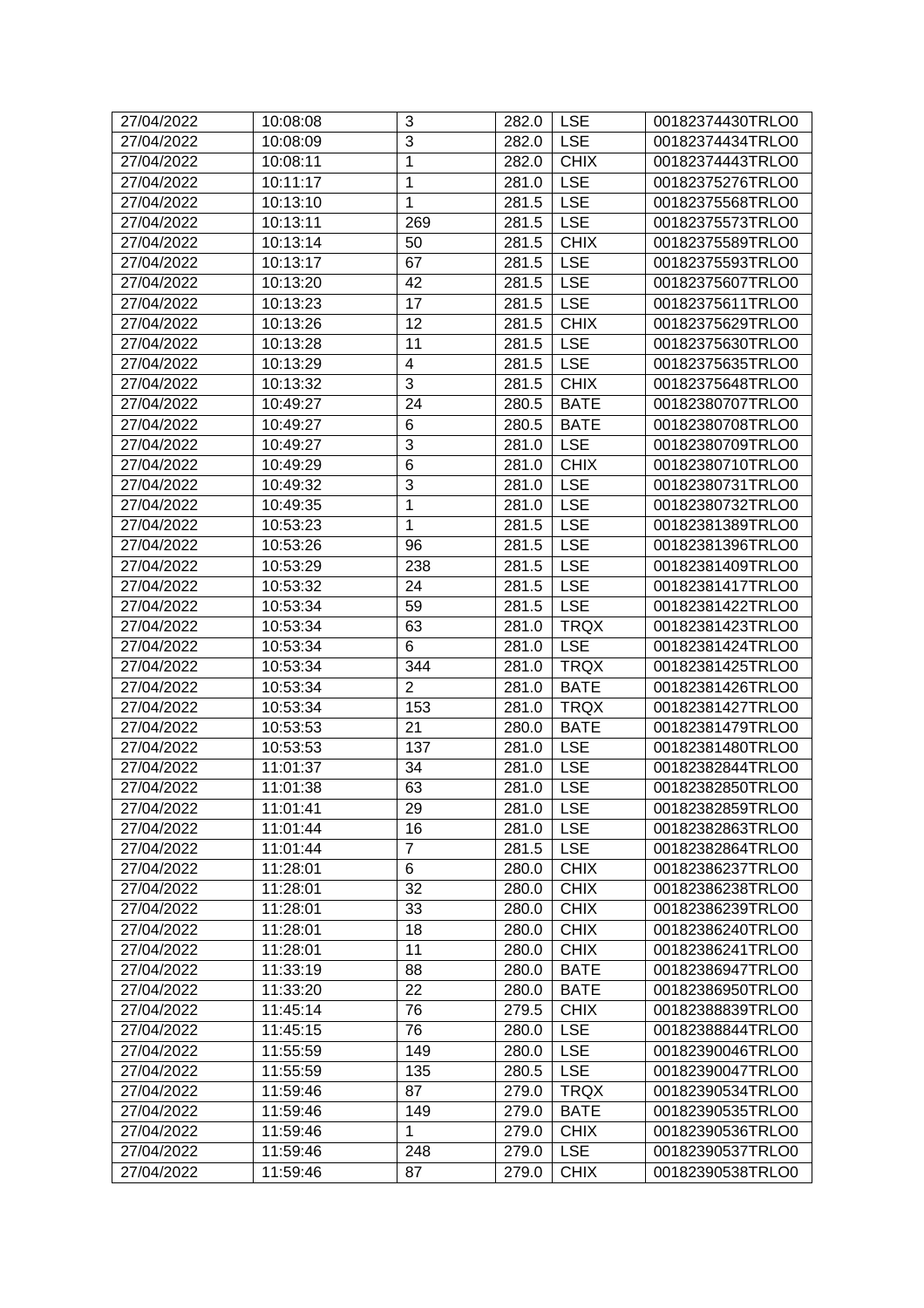| 27/04/2022 | 11:59:46 | 341                     | 279.0 | <b>LSE</b>   | 00182390539TRLO0 |
|------------|----------|-------------------------|-------|--------------|------------------|
| 27/04/2022 | 11:59:46 | 59                      | 279.0 | <b>LSE</b>   | 00182390540TRLO0 |
| 27/04/2022 | 12:00:38 | 62                      | 279.0 | <b>TRQX</b>  | 00182390629TRLO0 |
| 27/04/2022 | 12:00:38 | 61                      | 279.0 | <b>CHIX</b>  | 00182390630TRLO0 |
| 27/04/2022 | 12:00:38 | 27                      | 279.0 | <b>TRQX</b>  | 00182390631TRLO0 |
| 27/04/2022 | 12:00:38 | 296                     | 279.0 | <b>TRQX</b>  | 00182390632TRLO0 |
| 27/04/2022 | 12:00:38 | 8                       | 279.0 | <b>BATE</b>  | 00182390633TRLO0 |
| 27/04/2022 | 12:00:38 | 8                       | 279.0 | <b>LSE</b>   | 00182390634TRLO0 |
| 27/04/2022 | 12:04:02 | 25                      | 279.0 | <b>LSE</b>   | 00182391012TRLO0 |
| 27/04/2022 | 12:04:02 | 19                      | 279.5 | <b>LSE</b>   | 00182391013TRLO0 |
| 27/04/2022 | 12:08:26 | 255                     | 280.0 | <b>LSE</b>   | 00182391513TRLO0 |
| 27/04/2022 | 12:08:27 | 127                     | 280.5 | <b>LSE</b>   | 00182391514TRLO0 |
| 27/04/2022 | 12:08:29 | 64                      | 280.0 | <b>LSE</b>   | 00182391517TRLO0 |
| 27/04/2022 | 12:08:31 | 32                      | 280.0 | <b>LSE</b>   | 00182391519TRLO0 |
| 27/04/2022 | 12:08:32 | 16                      | 280.0 | <b>LSE</b>   | 00182391520TRLO0 |
| 27/04/2022 | 12:08:33 | 8                       | 280.0 | <b>LSE</b>   | 00182391525TRLO0 |
| 27/04/2022 | 12:08:34 | $\overline{\mathbf{4}}$ | 280.0 | <b>LSE</b>   | 00182391527TRLO0 |
| 27/04/2022 | 12:08:35 | $\overline{2}$          | 280.0 | <b>LSE</b>   | 00182391528TRLO0 |
| 27/04/2022 | 12:20:27 | 25                      | 280.5 | <b>BATE</b>  | 00182392857TRLO0 |
| 27/04/2022 | 12:20:30 | 26                      | 280.5 | <b>LSE</b>   | 00182392860TRLO0 |
| 27/04/2022 | 12:20:31 | 25                      | 280.5 | <b>TRQX</b>  | 00182392867TRLO0 |
| 27/04/2022 | 12:20:33 | 6                       | 280.5 | <b>BATE</b>  | 00182392868TRLO0 |
| 27/04/2022 | 12:20:34 | $\overline{7}$          | 280.5 | <b>TRQX</b>  | 00182392873TRLO0 |
| 27/04/2022 | 12:20:36 | 6                       | 280.5 | <b>LSE</b>   | 00182392874TRLO0 |
| 27/04/2022 | 12:20:39 | $\overline{2}$          | 280.5 | <b>TRQX</b>  | 00182392882TRLO0 |
| 27/04/2022 | 12:20:42 | $\mathbf{1}$            | 280.5 | <b>BATE</b>  | 00182392888TRLO0 |
| 27/04/2022 | 12:56:45 | $\mathbf{1}$            | 279.0 | <b>TRQX</b>  | 00182397596TRLO0 |
| 27/04/2022 | 12:59:29 | 25                      | 280.0 | <b>CHIX</b>  | 00182398107TRLO0 |
| 27/04/2022 | 12:59:29 | 1                       | 280.5 | <b>LSE</b>   | 00182398108TRLO0 |
| 27/04/2022 | 13:08:18 | 1                       | 281.0 | <b>LSE</b>   | 00182399414TRLO0 |
| 27/04/2022 | 13:08:18 | 242                     | 281.5 | <b>CHIX</b>  | 00182399415TRLO0 |
| 27/04/2022 | 13:08:21 | 6                       | 280.5 | <b>TRQX</b>  | 00182399439TRLO0 |
| 27/04/2022 | 13:08:21 | 418                     | 280.5 | <b>CHIX</b>  | 00182399440TRLO0 |
| 27/04/2022 | 13:08:21 | 152                     | 280.5 | <b>LSE</b>   | 00182399441TRLO0 |
| 27/04/2022 | 13:08:21 | $\overline{7}$          |       | 280.5   BATE | 00182399442TRLO0 |
| 27/04/2022 | 13:08:21 | 1,185                   | 280.5 | <b>CHIX</b>  | 00182399443TRLO0 |
| 27/04/2022 | 13:08:31 | $\overline{2}$          | 280.5 | <b>TRQX</b>  | 00182399492TRLO0 |
| 27/04/2022 | 13:08:56 | $\overline{2}$          | 280.5 | <b>BATE</b>  | 00182399598TRLO0 |
| 27/04/2022 | 13:32:16 | 5                       | 280.5 | <b>CHIX</b>  | 00182404620TRLO0 |
| 27/04/2022 | 13:40:27 | 5                       | 280.5 | <b>CHIX</b>  | 00182406180TRLO0 |
| 27/04/2022 | 13:51:26 | $\overline{\mathbf{4}}$ | 280.5 | <b>CHIX</b>  | 00182408491TRLO0 |
| 27/04/2022 | 14:39:57 | 805                     | 280.5 | <b>LSE</b>   | 00182423585TRLO0 |
| 27/04/2022 | 14:39:57 | 207                     | 280.5 | <b>LSE</b>   | 00182423589TRLO0 |
| 27/04/2022 | 14:39:57 | 208                     | 280.5 | <b>BATE</b>  | 00182423590TRLO0 |
| 27/04/2022 | 14:39:57 | 791                     | 280.5 | <b>CHIX</b>  | 00182423591TRLO0 |
| 27/04/2022 | 14:39:57 | 207                     | 280.5 | <b>TRQX</b>  | 00182423592TRLO0 |
| 27/04/2022 | 14:40:04 | 73                      | 280.5 | <b>TRQX</b>  | 00182423729TRLO0 |
| 27/04/2022 | 14:40:04 | 179                     | 280.5 | <b>TRQX</b>  | 00182423730TRLO0 |
| 27/04/2022 | 14:40:06 | 252                     | 280.5 | <b>LSE</b>   | 00182423758TRLO0 |
| 27/04/2022 | 14:40:07 | 147                     | 280.5 | <b>CHIX</b>  | 00182423787TRLO0 |
| 27/04/2022 | 14:40:07 | 106                     | 280.5 | <b>CHIX</b>  | 00182423788TRLO0 |
| 27/04/2022 | 14:40:09 | 63                      | 280.5 | <b>LSE</b>   | 00182423809TRLO0 |
| 27/04/2022 | 14:40:10 | 211                     | 281.0 | <b>CHIX</b>  | 00182423829TRLO0 |
|            |          |                         |       |              |                  |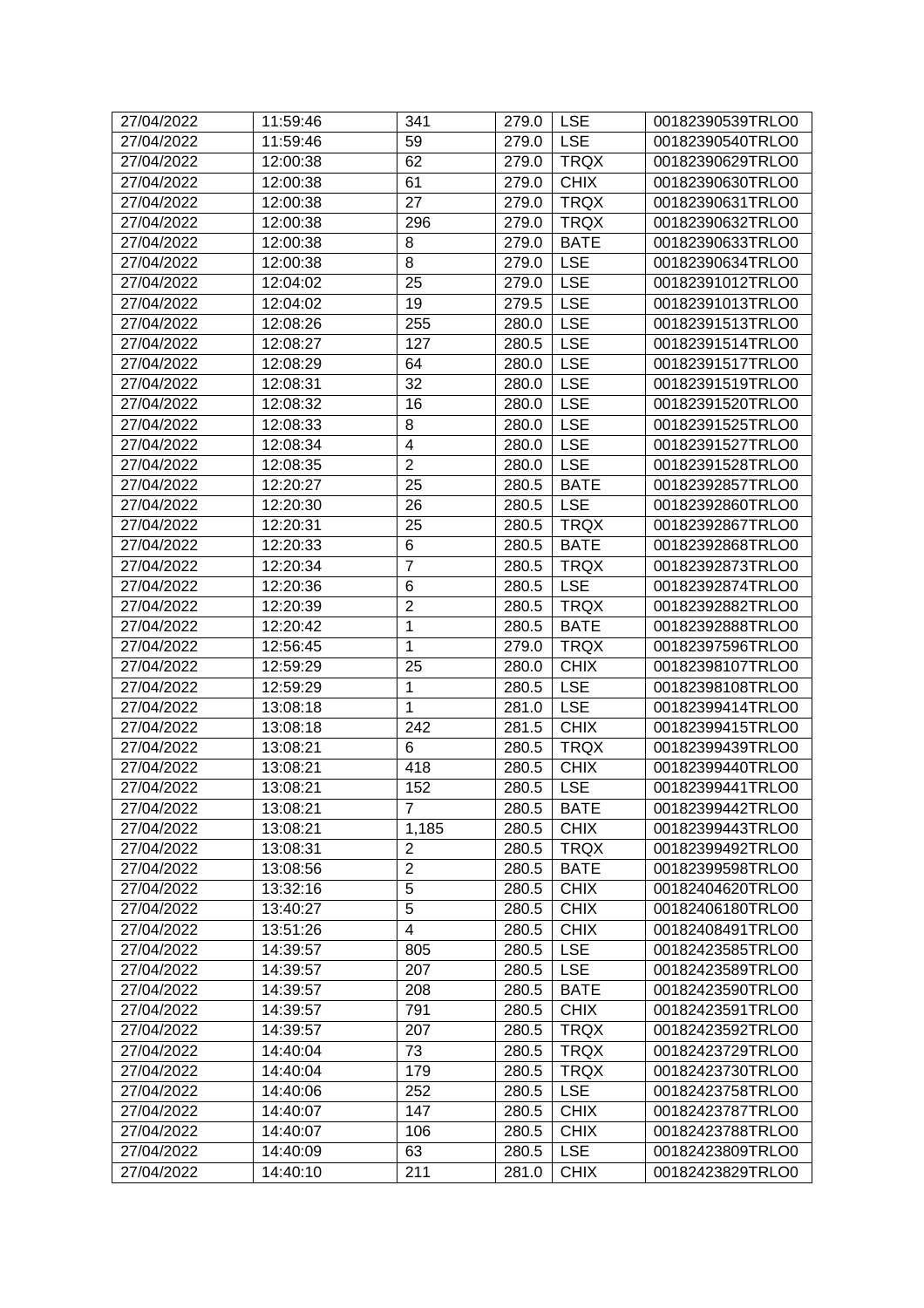| 27/04/2022 | 14:40:10 | 75                       | 281.0 | <b>CHIX</b> | 00182423830TRLO0 |
|------------|----------|--------------------------|-------|-------------|------------------|
| 27/04/2022 | 14:40:10 | 260                      | 281.0 | <b>CHIX</b> | 00182423831TRLO0 |
| 27/04/2022 | 14:40:10 | 67                       | 281.0 | <b>CHIX</b> | 00182423832TRLO0 |
| 27/04/2022 | 14:40:36 | 128                      | 280.0 | <b>CHIX</b> | 00182423994TRLO0 |
| 27/04/2022 | 14:40:36 | 185                      | 280.0 | <b>BATE</b> | 00182423995TRLO0 |
| 27/04/2022 | 14:40:36 | 185                      | 281.0 | <b>TRQX</b> | 00182423996TRLO0 |
| 27/04/2022 | 14:40:39 | 185                      | 281.0 | <b>LSE</b>  | 00182424008TRLO0 |
| 27/04/2022 | 14:40:42 | 93                       | 281.0 | <b>TRQX</b> | 00182424031TRLO0 |
| 27/04/2022 | 14:40:44 | 57                       | 281.0 | <b>CHIX</b> | 00182424050TRLO0 |
| 27/04/2022 | 14:40:45 | 46                       | 281.0 | <b>LSE</b>  | 00182424055TRLO0 |
| 27/04/2022 | 14:40:48 | 28                       | 281.0 | <b>CHIX</b> | 00182424070TRLO0 |
| 27/04/2022 | 14:40:48 | $\overline{\mathcal{A}}$ | 281.0 | <b>CHIX</b> | 00182424071TRLO0 |
| 27/04/2022 | 14:40:51 | 23                       | 281.0 | <b>TRQX</b> | 00182424096TRLO0 |
| 27/04/2022 | 14:40:54 | 15                       | 281.0 | <b>CHIX</b> | 00182424137TRLO0 |
| 27/04/2022 | 14:40:57 | 11                       | 281.0 | <b>LSE</b>  | 00182424187TRLO0 |
| 27/04/2022 | 14:41:00 | 8                        | 281.0 | <b>CHIX</b> | 00182424221TRLO0 |
| 27/04/2022 | 14:41:03 | 6                        | 281.0 | <b>TRQX</b> | 00182424246TRLO0 |
| 27/04/2022 | 14:41:06 | $\overline{\mathbf{4}}$  | 281.0 | <b>CHIX</b> | 00182424267TRLO0 |
| 27/04/2022 | 14:41:09 | $\overline{2}$           | 281.0 | <b>LSE</b>  | 00182424283TRLO0 |
| 27/04/2022 | 14:41:39 | $\overline{2}$           | 280.0 | <b>TRQX</b> | 00182424582TRLO0 |
| 27/04/2022 | 14:41:39 | $\overline{2}$           | 280.0 | <b>CHIX</b> | 00182424583TRLO0 |
| 27/04/2022 | 14:41:39 | 1                        | 280.0 | <b>BATE</b> | 00182424585TRLO0 |
| 27/04/2022 | 14:41:39 | 1                        | 280.0 | <b>CHIX</b> | 00182424587TRLO0 |
| 27/04/2022 | 14:41:39 | 45                       | 280.0 | <b>LSE</b>  | 00182424584TRLO0 |
| 27/04/2022 | 14:41:39 | 107                      | 280.0 | <b>LSE</b>  | 00182424586TRLO0 |
| 27/04/2022 | 14:51:56 | 50                       | 281.0 | <b>CHIX</b> | 00182431227TRLO0 |
| 27/04/2022 | 14:51:56 | 189                      | 281.0 | <b>CHIX</b> | 00182431228TRLO0 |
| 27/04/2022 | 14:51:57 | 19                       | 281.0 | <b>BATE</b> | 00182431233TRLO0 |
| 27/04/2022 | 14:51:58 | 60                       | 281.0 | <b>CHIX</b> | 00182431249TRLO0 |
| 27/04/2022 | 14:52:00 | 19                       | 281.0 | <b>CHIX</b> | 00182431258TRLO0 |
| 27/04/2022 | 14:52:03 | 18                       | 281.0 | <b>TRQX</b> | 00182431306TRLO0 |
| 27/04/2022 | 14:52:06 | 18                       | 281.0 | <b>LSE</b>  | 00182431360TRLO0 |
| 27/04/2022 | 14:52:09 | 15                       | 281.0 | <b>CHIX</b> | 00182431409TRLO0 |
| 27/04/2022 | 14:52:12 | 5                        | 281.0 | <b>CHIX</b> | 00182431450TRLO0 |
| 27/04/2022 | 14:52:15 | 5                        | 281.0 | <b>TRQX</b> | 00182431490TRLO0 |
| 27/04/2022 | 14:52:18 | 4                        | 281.0 | <b>BATE</b> | 00182431562TRLO0 |
| 27/04/2022 | 14:52:21 | 4                        | 281.0 | <b>CHIX</b> | 00182431609TRLO0 |
| 27/04/2022 | 14:52:24 | 4                        | 281.0 | <b>LSE</b>  | 00182431631TRLO0 |
| 27/04/2022 | 14:52:26 | $\mathbf{1}$             | 281.0 | <b>CHIX</b> | 00182431650TRLO0 |
| 27/04/2022 | 14:52:30 | 1                        | 281.0 | <b>BATE</b> | 00182431731TRLO0 |
| 27/04/2022 | 14:52:54 | 1                        | 280.5 | <b>LSE</b>  | 00182432222TRLO0 |
| 27/04/2022 | 15:06:03 | 102                      | 280.5 | <b>LSE</b>  | 00182440020TRLO0 |
| 27/04/2022 | 15:13:53 | 121                      | 279.5 | <b>LSE</b>  | 00182444371TRLO0 |
| 27/04/2022 | 15:13:53 | 35                       | 279.5 | <b>TRQX</b> | 00182444372TRLO0 |
| 27/04/2022 | 15:13:53 | 35                       | 279.5 | <b>BATE</b> | 00182444373TRLO0 |
| 27/04/2022 | 15:13:53 | 35                       | 279.5 | <b>CHIX</b> | 00182444374TRLO0 |
| 27/04/2022 | 15:49:46 | 86                       | 281.5 | <b>CHIX</b> | 00182462749TRLO0 |
| 27/04/2022 | 15:49:48 | 86                       | 281.5 | <b>TRQX</b> | 00182462766TRLO0 |
| 27/04/2022 | 15:56:54 | 56                       | 282.0 | <b>LSE</b>  | 00182465959TRLO0 |
| 27/04/2022 | 15:56:54 | 100                      | 282.0 | <b>CHIX</b> | 00182465960TRLO0 |
| 27/04/2022 | 15:56:54 | 86                       | 282.0 | <b>BATE</b> | 00182465961TRLO0 |
| 27/04/2022 | 16:09:22 | 556                      | 282.0 | <b>BATE</b> | 00182473990TRLO0 |
| 27/04/2022 | 16:09:27 | 649                      | 282.0 | <b>LSE</b>  | 00182474034TRLO0 |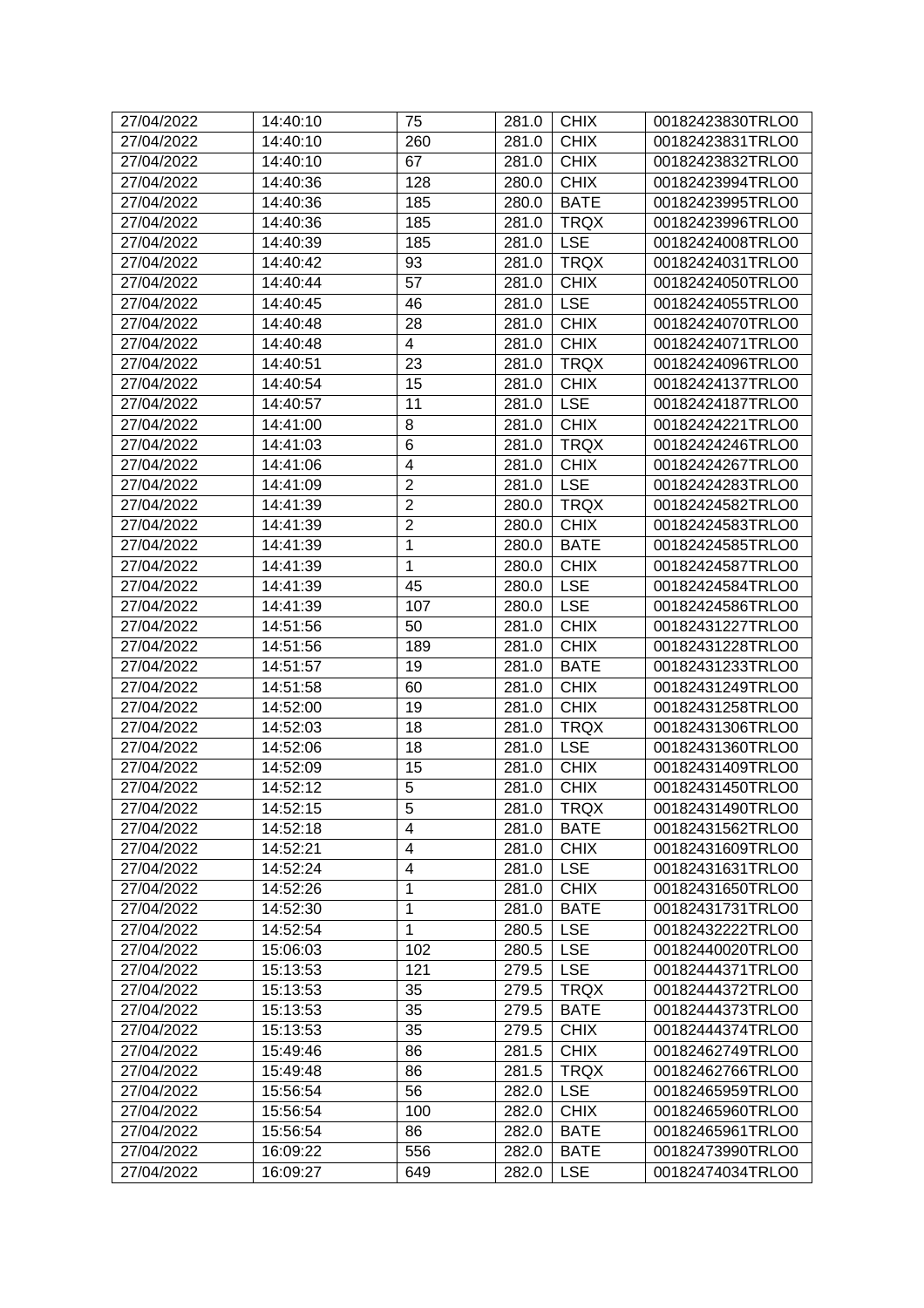| 27/04/2022 | 16:09:27 | 313   | 282.0 | <b>LSE</b>  | 00182474035TRLO0 |
|------------|----------|-------|-------|-------------|------------------|
| 27/04/2022 | 16:09:27 | 130   | 282.0 | <b>LSE</b>  | 00182474036TRLO0 |
| 27/04/2022 | 16:09:27 | 93    | 282.5 | <b>CHIX</b> | 00182474037TRLO0 |
| 27/04/2022 | 16:09:27 | 688   | 282.5 | <b>CHIX</b> | 00182474038TRLO0 |
| 27/04/2022 | 16:09:27 | 663   | 282.5 | <b>CHIX</b> | 00182474039TRLO0 |
| 27/04/2022 | 16:09:28 | 443   | 282.0 | <b>LSE</b>  | 00182474043TRLO0 |
| 27/04/2022 | 16:09:29 | 500   | 282.5 | <b>LSE</b>  | 00182474058TRLO0 |
| 27/04/2022 | 16:09:29 | 90    | 282.5 | <b>LSE</b>  | 00182474059TRLO0 |
| 27/04/2022 | 16:09:29 | 591   | 283.0 | <b>CHIX</b> | 00182474060TRLO0 |
| 27/04/2022 | 16:09:33 | 64    | 281.5 | <b>TRQX</b> | 00182474095TRLO0 |
| 27/04/2022 | 16:09:33 | 398   | 282.0 | <b>BATE</b> | 00182474096TRLO0 |
| 27/04/2022 | 16:09:33 | 400   | 282.0 | <b>BATE</b> | 00182474097TRLO0 |
| 27/04/2022 | 16:09:33 | 443   | 282.5 | <b>LSE</b>  | 00182474098TRLO0 |
| 27/04/2022 | 16:09:40 | 552   | 282.0 | <b>BATE</b> | 00182474172TRLO0 |
| 27/04/2022 | 16:09:41 | 57    | 282.5 | <b>LSE</b>  | 00182474189TRLO0 |
| 27/04/2022 | 16:09:41 | 482   | 282.5 | <b>LSE</b>  | 00182474190TRLO0 |
| 27/04/2022 | 16:10:45 | 15    | 281.5 | <b>CHIX</b> | 00182475031TRLO0 |
| 27/04/2022 | 16:10:45 | 15    | 281.5 | <b>BATE</b> | 00182475032TRLO0 |
| 27/04/2022 | 16:10:45 | 428   | 281.5 | <b>BATE</b> | 00182475033TRLO0 |
| 27/04/2022 | 16:10:45 | 428   | 281.5 | <b>CHIX</b> | 00182475034TRLO0 |
| 27/04/2022 | 16:10:45 | 443   | 281.5 | <b>TRQX</b> | 00182475035TRLO0 |
| 27/04/2022 | 16:10:45 | 409   | 281.5 | <b>LSE</b>  | 00182475036TRLO0 |
| 27/04/2022 | 16:10:45 | 222   | 281.5 | <b>BATE</b> | 00182475037TRLO0 |
| 27/04/2022 | 16:10:46 | 263   | 281.5 | <b>BATE</b> | 00182475043TRLO0 |
| 27/04/2022 | 16:12:41 | 445   | 282.0 | <b>BATE</b> |                  |
|            |          |       |       |             | 00182476163TRLO0 |
| 27/04/2022 | 16:13:06 | 550   | 282.0 | <b>BATE</b> | 00182476442TRLO0 |
| 27/04/2022 | 16:14:11 | 30    | 281.5 | <b>LSE</b>  | 00182477134TRLO0 |
| 27/04/2022 | 16:17:41 | 368   | 282.0 | <b>LSE</b>  | 00182479485TRLO0 |
| 27/04/2022 | 16:20:10 | 413   | 281.5 | <b>LSE</b>  | 00182481058TRLO0 |
| 27/04/2022 | 16:20:10 | 443   | 281.5 | <b>TRQX</b> | 00182481059TRLO0 |
| 27/04/2022 | 16:20:10 | 180   | 281.5 | <b>BATE</b> | 00182481060TRLO0 |
| 27/04/2022 | 16:20:10 | 443   | 281.5 | <b>CHIX</b> | 00182481062TRLO0 |
| 27/04/2022 | 16:22:32 | 261   | 281.0 | <b>BATE</b> | 00182482510TRLO0 |
| 27/04/2022 | 16:25:08 | 700   | 281.0 | <b>LSE</b>  | 00182484356TRLO0 |
| 27/04/2022 | 16:25:08 | 10    | 281.0 | <b>TRQX</b> | 00182484357TRLO0 |
| 27/04/2022 | 16:25:08 | 580   | 281.0 | <b>TRQX</b> | 00182484358TRLO0 |
| 27/04/2022 | 16:25:08 | 330   | 281.0 | <b>BATE</b> | 00182484359TRLO0 |
| 27/04/2022 | 16:25:08 | 591   | 281.0 | <b>CHIX</b> | 00182484360TRLO0 |
| 27/04/2022 | 16:25:08 | 92    | 281.3 | <b>BATE</b> | 00182484374TRLO0 |
| 27/04/2022 | 16:25:08 | 57    | 281.0 | <b>BATE</b> | 00182484394TRLO0 |
| 27/04/2022 | 16:35:18 | 415   | 280.0 | <b>LSE</b>  | 00182489638TRLO0 |
| 27/04/2022 | 16:35:18 | 843   | 280.0 | <b>LSE</b>  | 00182489639TRLO0 |
| 27/04/2022 | 16:35:18 | 687   | 280.0 | <b>LSE</b>  | 00182489640TRLO0 |
| 27/04/2022 | 16:35:18 | 1,254 | 280.0 | <b>LSE</b>  | 00182489641TRLO0 |
| 27/04/2022 | 16:35:18 | 2,839 | 280.0 | <b>LSE</b>  | 00182489642TRLO0 |
| 27/04/2022 | 16:35:18 | 2,316 | 280.0 | <b>LSE</b>  | 00182489643TRLO0 |
| 27/04/2022 | 16:35:18 | 2,445 | 280.0 | <b>LSE</b>  | 00182489644TRLO0 |
| 27/04/2022 | 16:35:18 | 2,916 | 280.0 | <b>LSE</b>  | 00182489645TRLO0 |
| 27/04/2022 | 16:35:18 | 37    | 280.0 | <b>LSE</b>  | 00182489646TRLO0 |
| 27/04/2022 | 16:35:18 | 862   | 280.0 | <b>LSE</b>  | 00182489647TRLO0 |
| 27/04/2022 | 16:35:18 | 858   | 280.0 | <b>LSE</b>  | 00182489648TRLO0 |
| 27/04/2022 | 16:35:18 | 910   | 280.0 | <b>LSE</b>  | 00182489649TRLO0 |
| 27/04/2022 | 16:35:18 | 1,848 | 280.0 | <b>LSE</b>  | 00182489650TRLO0 |
|            |          |       |       |             |                  |